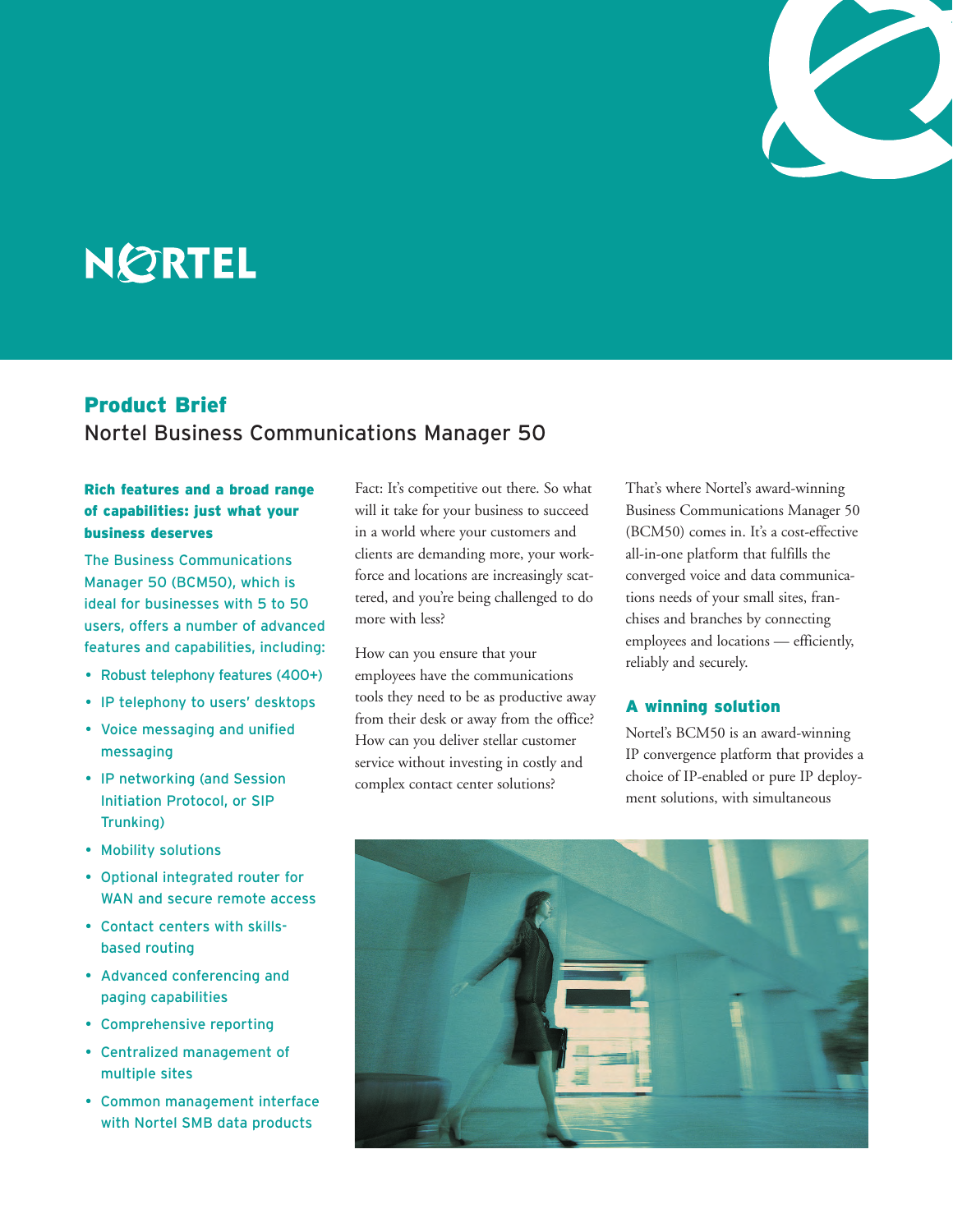support for IP and traditional business sets — and smooth migration from one to the other.

The BCM50 enables you to seamlessly migrate to IP convergence in phases from today's hybrid environment to pure IP — when it works best for your business. Whether you're ready for convergence today or a year from now, your options will be open and your investment secure.

## One box. Many benefits.

Nortel BCM50 can help you transform communications from basic utility to competitive advantage. How? By offering powerful capabilities and applications that can help boost employee productivity, elevate customer satisfaction levels and reduce operating costs.

### Enhance employee productivity

A rich portfolio of convenience and control features, secure remote Internet access and VoIP, and enhanced in- or near-office mobility provides the means for users to stay in touch any time they're away from their desks.

## Increase revenues and encourage repeat business

Take advantage of optional intelligent contact center and self-service voice menu applications (i.e., automated attendant) that make it easier and more enjoyable for customers to do business with you. Skills-based routing, for example, sends callers promptly and directly to the agent most qualified to help them — a sure way to increase customer loyalty and drive repeat business.

Modem

WAN/Internet

#### Reduce operational costs

Centralize and simplify administration, configuration and management across your multiple sites (using Nortel Network Configuration Manager, or NCM). Use your Wide Area Network to securely transmit voice and fax calls while avoiding long distance charges and capitalizing on advanced applications and conferencing capabilities.

## Nortel's SMB portfolio: built from the ground up for you

Business Communications Manager 50 is an integral part of Nortel's end-to-end IP convergence solution for small and medium businesses (SMBs). When you combine the BCM50 with the Nortel SMB Data portfolio, including the Business Ethernet Switch 50 (BES50),

PSTN

## Great for now — and the future

capacity and application requirements, you can simply purchase more software licenses or add system expansion modules — the perfect "pay as you grow" approach. You can even try certain applications out for 60 days with no obligation, so you'll experience firsthand how they can benefit your business.

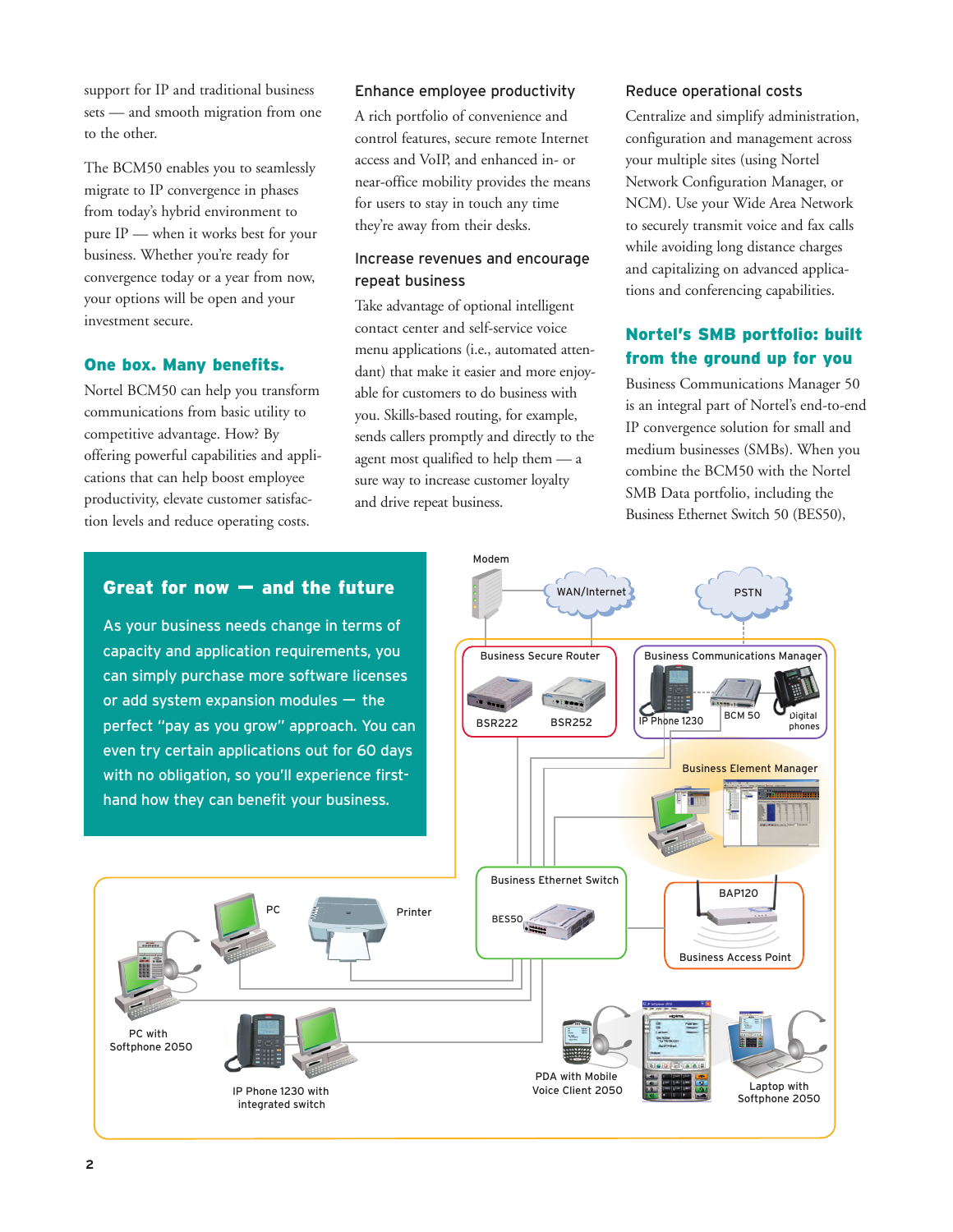Business Access Point 120 (BAP120 for Wi-Fi), and Business Secure Routers 222/252, (BSR222/252), the result is impressive — a complete and fully tested converged solution with a common, user-friendly and browser-based management platform (Business Element Manager). The Nortel SMB Data portfolio is not only standardsbased, but also complements the new Nortel IP Phone 1200 Series with Quality of Service and Power over Ethernet capabilities to save you time and money on wiring (i.e., no electrical jacks required). The BES50 was even designed from the ground up to be the ideal "Ethernet-switching" buddy to BCM50, and as such these two products work together beautifully.

Last but not least, if there are multiple sites or branches, they can be managed centrally and easily through the Nortel Network Configuration Manager.

## Big-business features and applications — at a small-business price

The economically priced BCM50, which is scaled for small sites, comes with hundreds of telephony features and a full suite of integrated applications pre-loaded "in the box". But the features don't stop there. As your business grows and your needs evolve, you can easily activate more capabilities without having to purchase additional expensive hardware.

## The industry's largest portfolio of telephony features

Access to more than 400 sophisticated telephony features helps your business process calls with exceptional reliability, efficiency and flexibility. This sophistication is balanced with the simplicity that many businesses need, as all IP Phone 1200 Series models come preprogrammed with the most common

features used by SMBs. The net result is that your callers receive prompt, professional treatment and your employees enjoy convenience, productivity and control features that reduce phone tag and frustration.

## Voice messaging: a must for the employees on the go

Even if employees aren't there to answer the phone, they can still get the message. BCM50's voice messaging provides 100 hours of storage and allows callers to leave information in a mailbox for selected users, departments or groups of users. Employees can record personalized greetings and enjoy anywhere-anytime password-protected access to their messages, with added value information such as calling line ID, time and date of the call and priority level.

## Unified messaging for simplified and efficient communications

BCM50 consolidates voice, fax and email messages onto users' PCs, laptops or PDAs, and manages them through one standard application such as Microsoft Outlook or Exchange. This means that important messages are sent and received regardless of terminal or device — a real time saver and productivity booster.

## Automated attendant to ensure calls get answered

This always-on-duty "administrative assistant" answers calls to your business with your personalized greetings and menu options, and routes calls to the right people, departments or voice mailboxes, delivering much greater efficiency and more satisfied customers.

## Integrated Intelligent Contact Center to provide better customer service

Comprehensive contact center functionality, for up to 50 agents and 30 skillsets and support for advanced reporting

capabilities, enables you to fine-tune and increase the efficiency of your business. Incoming calls can be distributed among designated employees to create an order desk, reservations department, technical support center and more enabling you to deliver a higher level of customer service.

## Advanced Paging Productivity Pack for sophisticated paging and text-messaging capabilities

The Advanced Paging Productivity Pack (APP Pack) is a suite of advanced applications that can increase employee productivity, improve customer service and streamline business processes virtually anywhere paging and text messaging are used. APP Pack works with both IP and digital stations (i.e., desktop and mobile types), and includes features such as One Button Paging, One Button Text Messaging, Customer Assistance Paging (with an Optional Customer Call Box) and Scheduled Announcements. APP Pack is supported in North America only.

## Ad-hoc conferencing to take care of business quickly

Simply and efficiently initiate a teleconference call with up to 18 simultaneous participants on the spur of the moment, without the need for a conference operator or service.

## Meet-Me Conferencing to make meetings easy, secure and productive

This easy-to-use functionality allows parties to establish a teleconference by calling in to a specified telephone number and extension at an agreedupon time. Meet-Meet Conferencing includes a rich set of user controls, enabling the "chairperson" to start, stop, secure and control the conference. This makes it ideal for larger conferences, especially those involving outside suppliers or customers.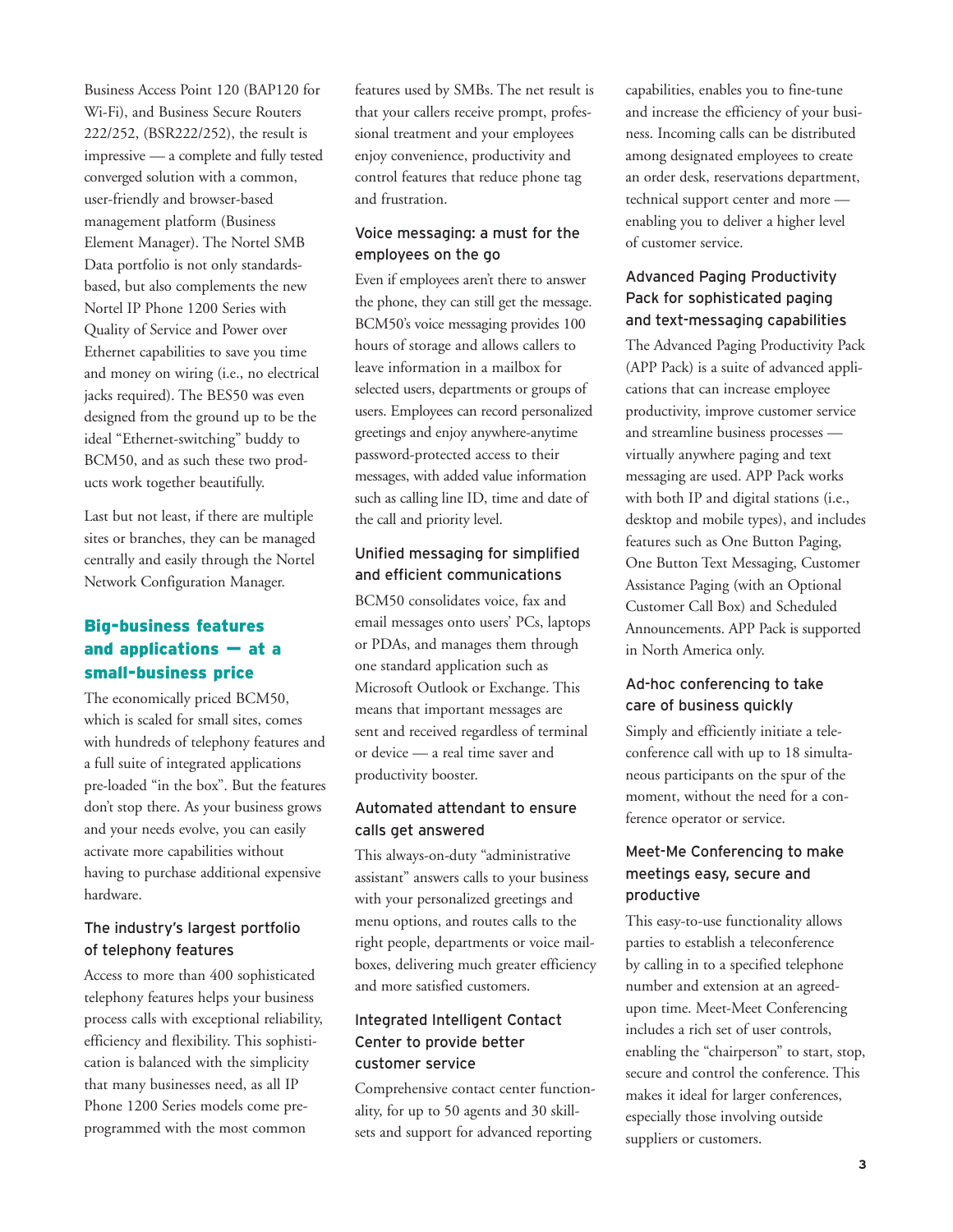#### Computer Telephony Integration (CTI)

Simple to activate, set up and manage, CTI enables you to use third-party, PC-based applications to control telephone services, such as a click-to-call company directory or automatic screen "pops" with customer information when they call.

## Optional integrated router for WAN and secure remote access

BCM50's optional integrated router (ADSL or Ethernet based) supports Wide Area Networking and up to 10 simultaneous remote worker sessions. Converge your network, connect your locations, and provide your tele-workers and road warriors with secure network access using any high-speed connection.

## Mobility options to keep employees accessible and connected

Whether your employees are in the office, nearby or even traveling, BCM50 has a full suite of mobility offerings to choose from including digital and IP wireless handsets or even PDA and PC-based soft clients. Regardless of location, your employees can stay connected to customers and each other.

#### Flexible reporting capabilities

Choose the reporting capabilities that work best for your business. Activity Reporter Basic solution is an on-box reporting system (no additional software required) that provides reports on BCM telephony data metrics including Call Accounting, Auto Attendant Call Routing, Hunt Groups and Voicemail. Activity Reporter (full version) is an offbox telephony metrics reporting system (goes on a customer's PC) offering more advanced reporting capabilities and greater flexibility, enabling you to slice and dice information the way you want. With BCM50's flexible reporting offerings, businesses can better understand and optimize their call flows, resulting in improved customer service, increased employee productivity and cost savings.

## Support for a broad range of phones — to keep employees connected, satisfied and productive

BCM50 offers a wide portfolio of userfriendly telephone sets to fit any of your business requirements — from the front desk to the conference room, from supervisors who spend their days on the phone to mobile workers who are never at their desks.

Easy installation and set-up for worry-free telecommunications

## Desktop IP

**IP Phone 1200 Series:** A new IP desktop portfolio designed and optimized specifically for SMBs, featuring the 1210, 1220, 1230 IP Phones as well as two Key Expansion Modules (KEMs). There is a 12-Key LCD (Liquid Crystal Display) self-labeling KEM and an 18-Key LED (Light Emitting Diode) KEM that comes with a paper label.

Key features include multiple softkeys, integrated speakerphone, advanced audio-quality technology for crystal clear conversation, headset support, an integrated Ethernet switch and more. The 1200 Series phones are also the perfect balance of simplicity and sophistication; they come pre-programmed with the most common features used by SMBs, yet can be easily customized to access the 400+ BCM telephony features.

Each set within the 1200 Series has been designed for different types of users within an SMB or branch office environment:

- *IP Phone 1210* is a standard-level IP phone for most SMB employees with basic communications needs. It is also suitable for common areas such as for lobbies.
- *IP Phone 1220* is an intermediatelevel IP phone. It has four programmable soft keys at the top, and is ideal for employees with more moderate communication needs.
- *IP Phone 1230* is a premium, intermediate-level IP phone. It has 10 programmable soft keys, and is best suited for employees with more advanced communication needs (e.g., administrative assistants or other traditional power users).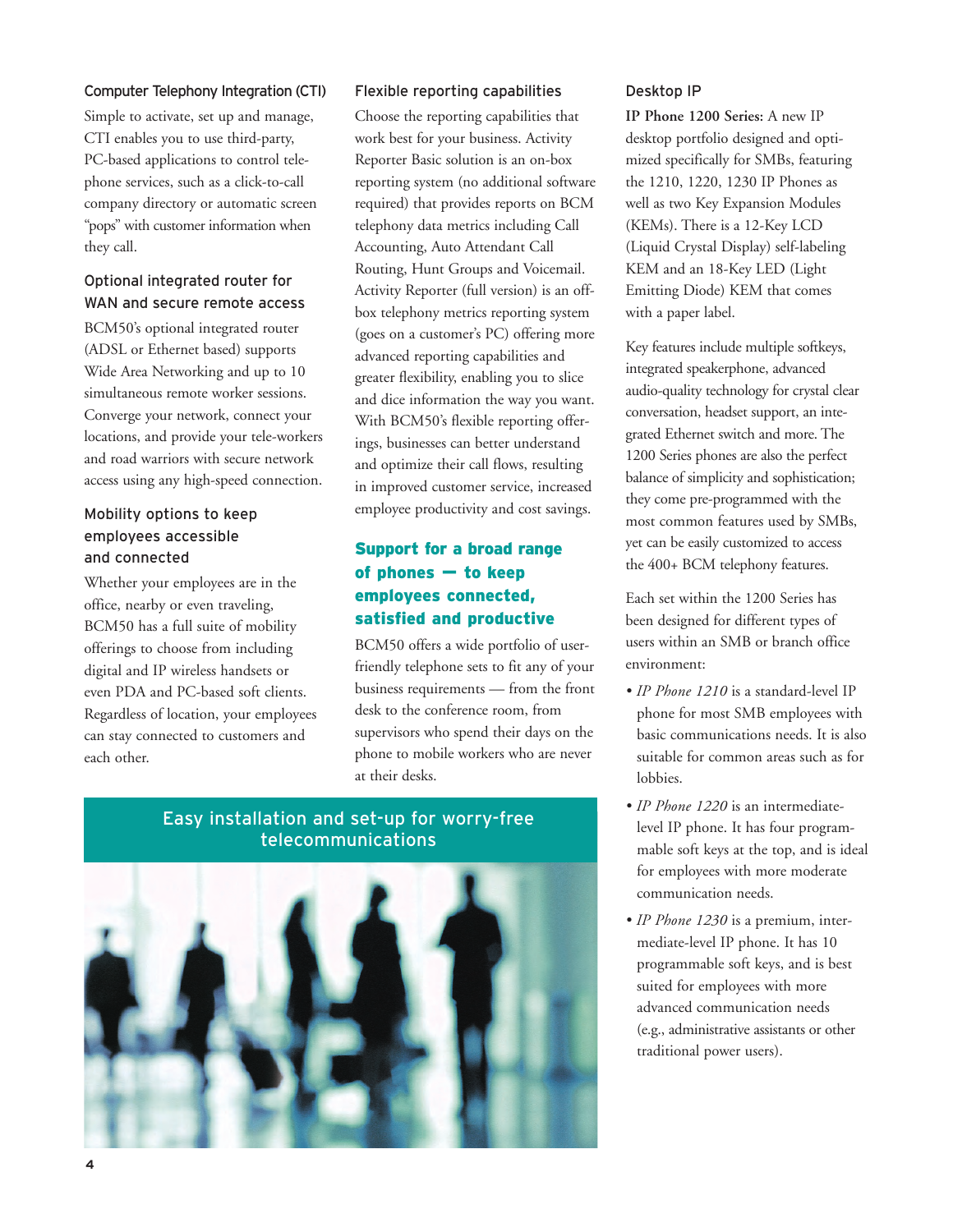

Mobile

**IP Phone 1100 Series:** A premium portfolio of desktop IP Clients that offers support for high-resolution graphical displays, USB, Gigabit Ethernet and Bluetooth (selected models). It also includes a local secure tools menu for simplified administration.

**IP Phone 2000 Series:** A portfolio of standard, intermediate, professional and advanced-level desksets that supports a

comprehensive suite of business-grade telephony features and high-value applications such as unified messaging and intelligent contact center services.

## **IP Audio Conference Phone 2033:**

A full duplex, handsfree, IP audio conference phone that provides 360 degree coverage for rooms up to 20' x 30' in size.

## Desktop Digital

These desktop digital telephones work with both Norstar and BCM. When you're ready to migrate, you can take them with you and evolve to convergence at your own pace.

## **Business Series Terminal T7000:**

The T7000 telephone is an entry-level digital set for basic low-use office environments. It has four programmable feature keys and four autodial buttons. The T7000 is available in all regions but North America.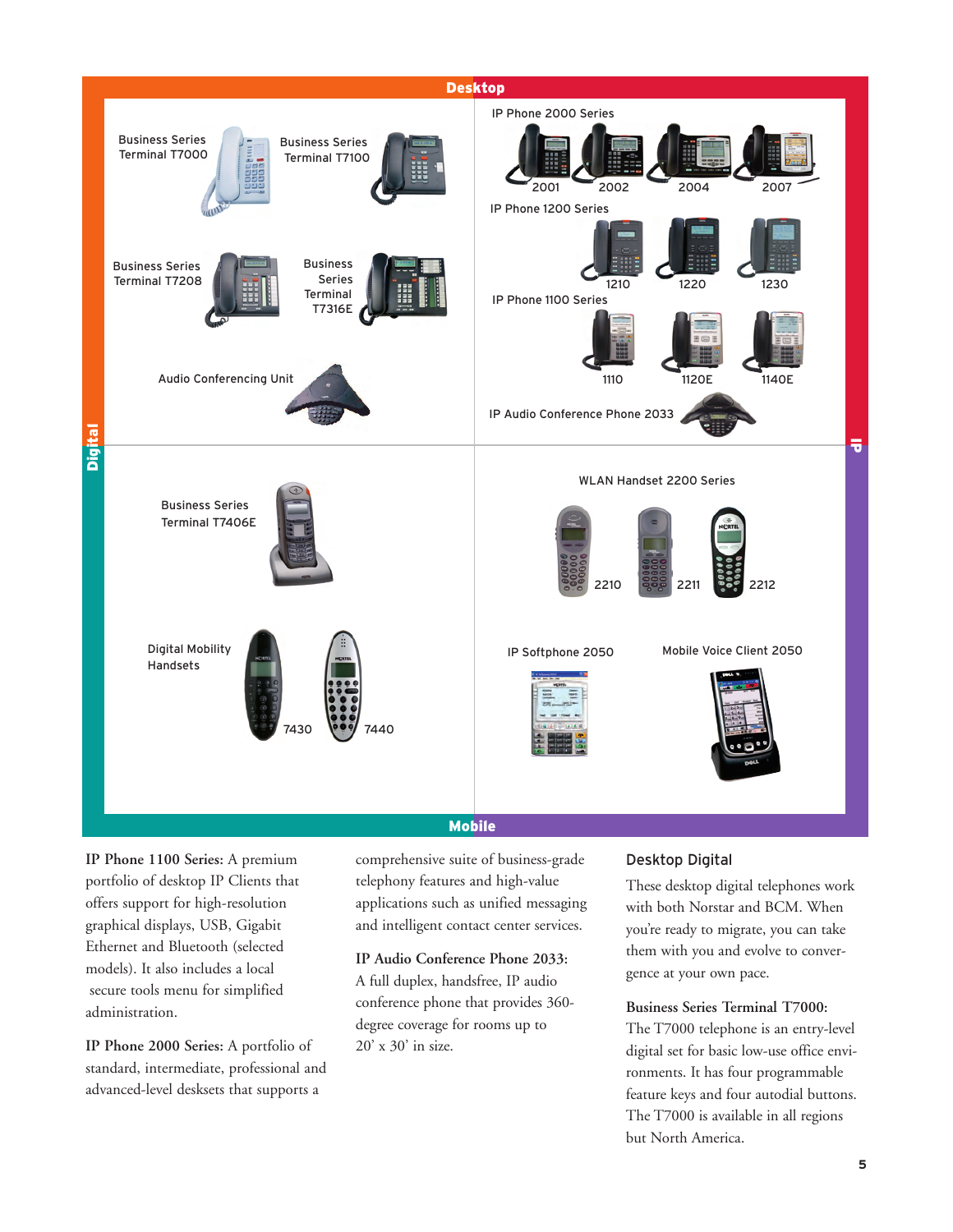Finally, the advantages of convergence, made affordable and practical for the smallest business locations.

Deliver premium levels of professionalism and service quality, so that customers will want to keep doing business with you.

## **Business Series Terminal T7100:**

An entry-level, single-line telephone designed for public areas such as lobbies, cafeterias, hallways, break rooms or other locations where use is occasional.

**Business Series Terminal T7208:** An enhanced-level, multi-line telephone with an integrated LCD that is ideally suited for moderate call volume users such as office professionals and technical specialists.

**Business Series Terminal T7316E:** A full-featured, expandable, multi-line telephone designed for high call volume positions requiring access to extensive system features.

**Audio Conferencing Unit:** A fullduplex unit that extends voice connectivity to conference rooms and offices with clarity and reliability.

#### Mobile IP

**WLAN Handset 2200 Series:** Fullfeatured, lightweight, durable handsets for premises-based mobile voice and data communication via WLAN 802.11b access points.

BCM50 simultaneously supports a choice of IP and digital telephone sets and clients, including Nortel IP Phone 1200 Series, IP Phone 1100 Series, Business Series Terminal T7406E and many more.



**Mobile Voice Client 2050:** A softphone that extends 802.11b WLAN IP Telephony to mobile workers using Pocket PC PDAs running Microsoft Windows Mobile 2005.

**IP Softphone 2050:** Transforms PCs into full-featured platforms that offer real-time, feature-rich voice communications along with support for data communications.

#### Mobile Digital

These mobile digital telephones work with both Norstar and BCM. When you're ready to migrate, you can take them with you and evolve to convergence at your own pace.

**Business Series Terminal T7406E:** A full-featured, multi-line cordless telephone for businesses that would benefit from a workplace mobility solution. It supports one to eight users with mobile access up to 1,000 feet away from the base station. The T7406E is supported in North America, Mexico and Caribbean countries (except for Jamaica and Trinidad).

**Digital Mobility Handset 7430:** Offers a solid basic value at a low cost, with a rugged design that's ideal for industry,

warehouse and retail environments. It supports 1 to 64 mobile users. The 7430 is available in North America, China and Argentina only. Equivalent handsets include the 4135 (EMEA, Hong Kong and Taiwan), 4136 (Australia and New Zealand) and 7434 (South America).

**Digital Mobility Handset 7440:** A rugged, full-featured high-quality set with IP 54 classification (protection against dust and splashing water). It is designed for high traffic and/or more rugged environments and supports 1 to 64 mobile users. The 7440 is available in North America, China and Argentina only. Equivalent handsets include the 4145 (EMEA, Hong Kong and Taiwan), 4146 (Australia and New Zealand) and 7444 (South America).

## From traditional telephony all the way to users' desktops

BCM50 is the ideal solution for you wherever you are in your telephony evolution. The versatile platform can support a combination of IP and non-IP phones and IP soft clients so you can mix and match for the best economy and utility — and upgrade on your schedule without major investment.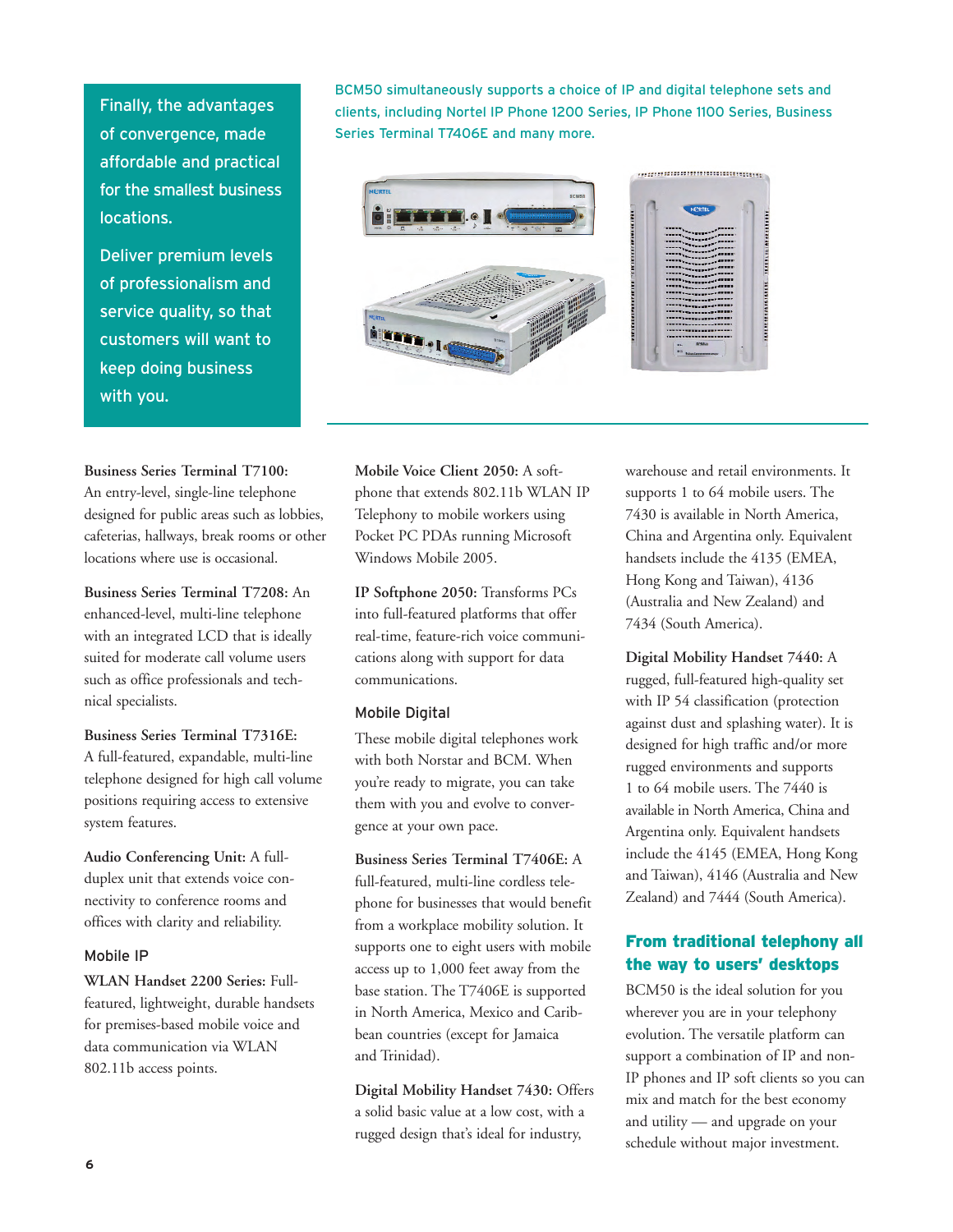## Buy what you need today. Easily expand to what you need tomorrow.

#### Grow capacity when you're ready

The BCM50 base unit was designed to optimally meet the interface requirements of small businesses from 3 to 30 users. However, this scalable platform grows to support up to 44 digital set users and 32 IP set users, and up to 50 users in a mixed digital and IP configuration. Buy the ports you need today, and activate additional ports later as you need them.

## Pick and choose the features you want

Since all features and applications are pre-loaded onto the BCM50 system, these too can be easily activated through the use of a simple keycode. If you're not sure which applications are right for your business, Nortel makes it easy to decide by offering a 60-day free trial for most applications.

#### Upgrade without an overhaul

Through open standards and an "evergreen" development strategy, BCM50 fits well in hybrid environments that contain a mix of analog, digital, IP and wireless services. And since the platform interworks with other Nortel key/PBX systems (Norstar), larger Business Communications Manager systems (BCM200/400) and Nortel's portfolio of convergence call servers, you have the flexibility to evolve your network wherever the future leads you.

## Easy to install. Easy to manage.

BCM50 systems are reliable, costeffective, easy to install and use. A compact unit about the size of a package of printer paper, the system can stand alone on a desktop, be mounted on a wall or in an equipment rack. BCM50 even has the same form factor as Nortel's other data products for SMBs (BES50, BSR222 and BSR252) for a fully stackable solution.

## Simplify administration with integrated management tools

Through a built-in, intuitive management application, you can monitor and program the entire system, and even use PVQM (Proactive Quality Voice Monitoring) to ensure optimal performance. You don't even need a separate PC or IP connection as most BCM50 functions can even be programmed through any connected digital or IP telephone set.

## Easily manage large, distributed networks

If your network includes multiple systems — including BCM50, 200 and 400 you can manage all from a central location. Nortel Network Configuration Manager helps you create and maintain a centralized database of system configurations. This makes it fast and easy to bring new systems online, back-up and restore information — whether you need to manage a small or large number of systems (up to 2,000).

## The clear choice for small and medium businesses visit *www.nortel.com/bcm50.*

By integrating advanced data networking and comprehensive telephony features, BCM50 delivers a level of system integration and flexibility rarely seen in the industry. Combine all this with quick setup, ease of operation and affordable pricing, and the result is clear  $-$  this innovative system is the logical choice for your business.

## Take advantage of centralized applications

You can further streamline administration by centralizing applications for messaging and management, and distributing these capabilities over your IP network. In addition to cost savings, your business also benefits from global administration and a consistent interface and user experience across the network.

## Enjoy one user-friendly management interface

The Nortel BCM50 system optionally combines a choice of integrated edge routers for a converged solution that is simple to install and manage. This is further complemented by the Nortel Business Ethernet Switch, Business Access Point and Business Secure Router products, which provide the complete solution for your converged IP telephony. All of these products are managed through the same intuitive Business Element Manager interface and have been tested to work as one solution.

## From Nortel — affordable, converged voice and data communications

When it comes to your communications needs, count on the company that has been delivering telephony and data systems to service providers and enterprises for decades — the company that pioneered the digital revolution, reinvented business networking in the Internet Age, and leads the market in small and medium business telephony today.

To find out more about Nortel BCM50,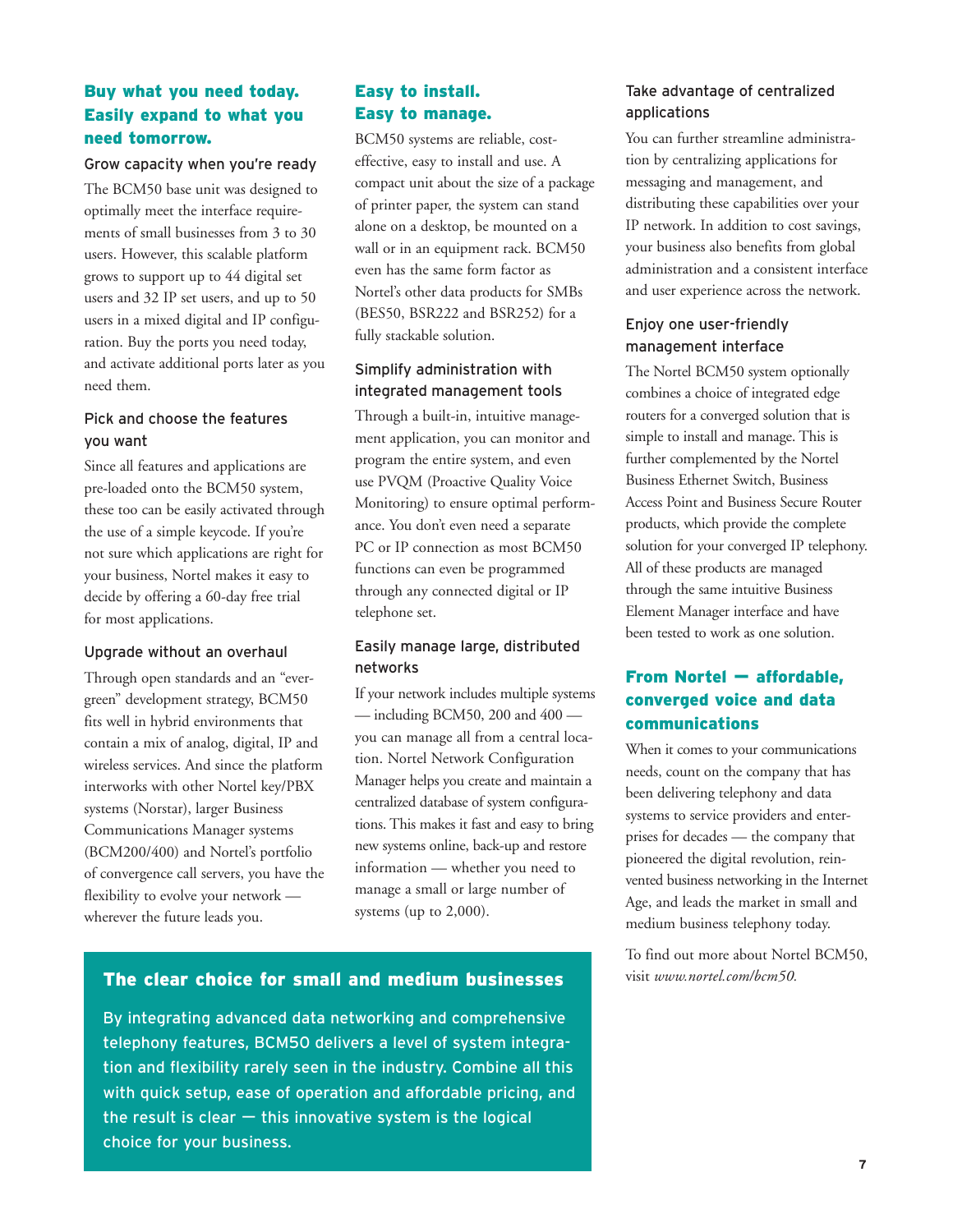## Technical specifications

| <b>Physical specifications</b>     |                                    |  |
|------------------------------------|------------------------------------|--|
| Depth                              | 12.75 in.                          |  |
| Width                              | 8.625 in.                          |  |
| Height                             | 2.625 in.                          |  |
| Weight                             | BCM50 4 lb. 1.9 oz.:               |  |
|                                    | BCM50a/e 4 lb. 8.6 oz.             |  |
| мвм                                | 2 w/Expansion Unit                 |  |
| CPU                                | PowerQuickII 8270                  |  |
| Memory                             | 256 Mbytes of SDRAM                |  |
| <b>Hard drive</b>                  | 40G Serial ATA HD                  |  |
| <b>System status LEDs</b>          | <b>Status and Power</b>            |  |
| <b>Mounting options</b>            | Desk top, wall mount or rack mount |  |
| <b>Power supply specifications</b> | AC input: 100-240V -2 A, 50-60 Hz; |  |
|                                    | DC output: 19 6.32 A               |  |
| <b>Operating temperature</b>       | -5°C to 50°C                       |  |
| <b>Operating humidity</b>          | 90-95% RH at 40°C                  |  |
| <b>Storage temperature</b>         | -55°C to 70°C                      |  |
| <b>Storage humidity</b>            | 90-95% RH at 40°C                  |  |

#### Mechanical requirements

#### Packaged

- Transportation vibration as per Telcordia GR-63 (Section 5.4.3, Figure 4-3, Curve 2)
- Transportation bounce as per IEC 68-2-55 (Method A)
- Drop and vibration as per ISTA Procedure 1A

#### Unpackaged (Operational)

- Office vibration as per Telcordia GR-63 (Section 5.4.2, Electronic Subassemblies)
- Mechanical shock as per IEC 68-2-27 (Test Ea)
- Drop as per IEC 68-2-32 (Test Ed)

#### Regulatory compliance

#### Canada CS-03 and US

Federal Communications Commission (FCC) Part 68 and has been registered under files Industry Canada 332D-5980A and FCC US: AB6KF15B20705 (key system), US: AB6MF15B20706 (hybrid system) and US: AB6PF15B23740 (PBX system). BCM50 Model No. NT7B10xxxx is in compliance with the essential requirements and other relevant provisions of Directive 1999/5/EC. European Safety requirements EN 60950 and EMC requirements EN 55022 (Class A) and EN 55024.

#### Electromagnetic emissions

BCM50 equipment meets all FCC Part 15, Class A radiated and conducted emissions requirements. BCM50 does not exceed the Class A limits for radiated and conducted emissions from digital apparatus as set out in the Radio Interference Regulations of Industry Canada.

#### Electromagnetic compliance

The Nortel BCM50, BCM50 with ADSL Router (BCM50a), BCM50 with Ethernet Router (BCM50e) and BCM50 Expansion Unit fully comply with the following standards and specifications:

| Canada                       | ICES-003 Class A using:<br>– CISPR 22 (1997) Class A<br>– ANSI C63.4 (2001) method              |
|------------------------------|-------------------------------------------------------------------------------------------------|
| <b>United States</b>         | FCC Part 15 Subpart B Class A using:<br>– CISPR 22 (1997) Class A<br>– ANSI C63.4 (2001) method |
| <b>European Union</b>        | EN55024 (1998 w/A1:01 & A2:03)/CISPR<br>24 (1997) excluding Annex A                             |
|                              | EN55022 (1998) Class A                                                                          |
|                              | EN61000-3-2 (2001)                                                                              |
|                              | EN61000-3-3 (1995 w/A1:98)                                                                      |
| <b>Australia/New Zealand</b> | AS/NZS CISPR 22 (2002) Class A using:<br>– EN55022 (1998) Class A                               |
| Japan                        | VCCI (April 2000) Class A using:<br>- CISPR 22 (1997)<br>- ANSI C63.4 (2001) method             |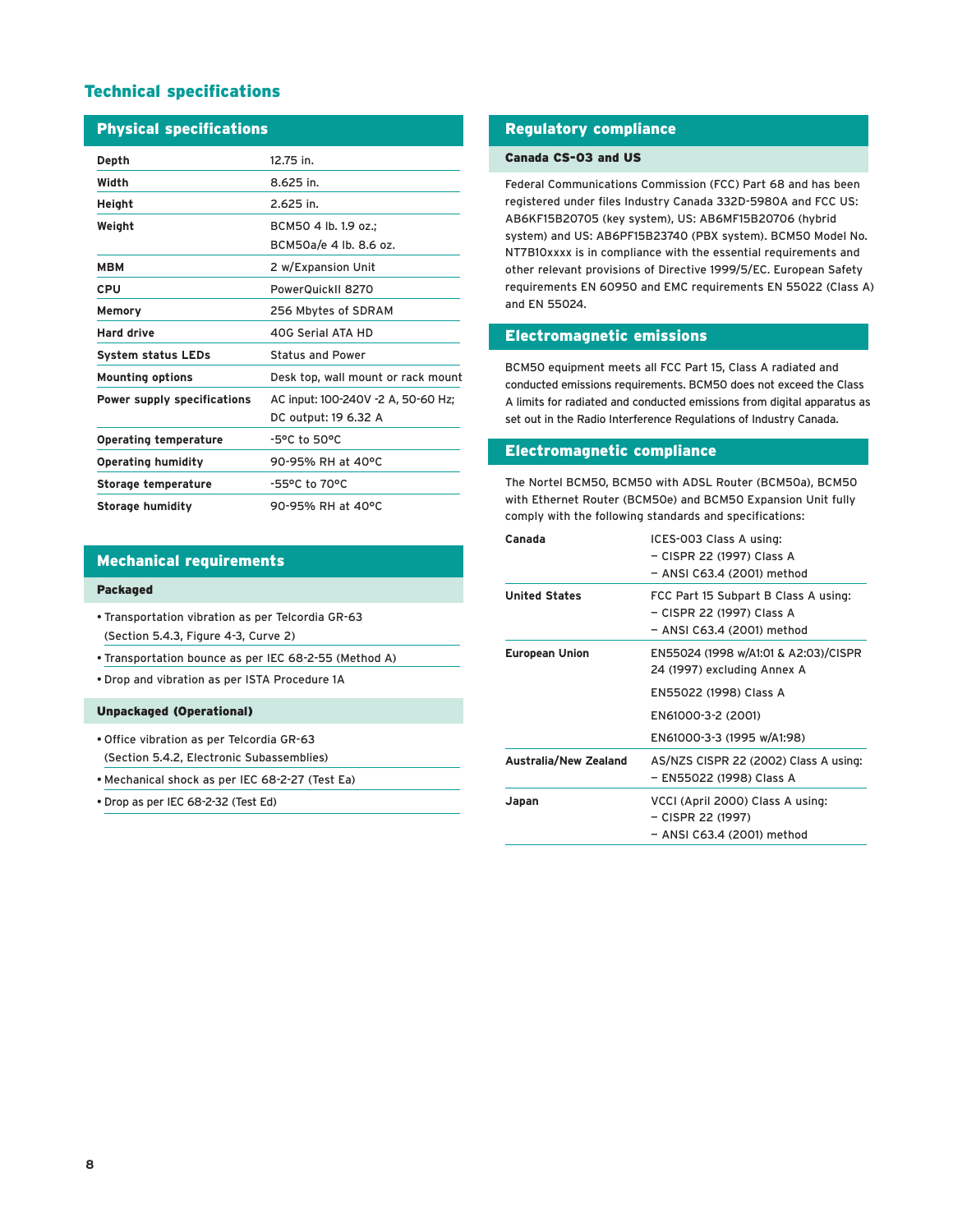#### The following specific tests were performed to verify the above certifications

| Radiated<br><b>Emissions</b>                                      | EN55022 (1998)                                                                         | Class A                          |
|-------------------------------------------------------------------|----------------------------------------------------------------------------------------|----------------------------------|
| <b>Mains</b><br>Conducted<br><b>Emissions</b>                     | EN55022 (1998)<br>CISPR 22 (1997)                                                      | Class A                          |
| <b>Harmonic</b><br><b>Emissions</b>                               | EN61000-3-2 (2001)                                                                     |                                  |
| Voltage<br><b>Fluctuations</b><br>and Flicker<br><b>Emissions</b> | EN61000-3-3<br>(1995 w/A1:98)                                                          |                                  |
| <b>Electrostatic</b><br><b>Discharge</b>                          | EN61000-4-2 (1995)<br>EN55024 (1998 w/A1:01 & A2:03<br>CISPR 24 (1997)                 | +/- 4kV contact<br>$+/-$ 8kV air |
| Radiated<br>E-Field<br>Immunity                                   | EN61000-4-3 (1997)<br>EN55024 (1998 w/A1:01 & A2:03<br>CISPR 24 (1997)                 | $3$ V/m                          |
| <b>Electrical Fast</b><br><b>Transient</b><br><b>Burst</b>        | EN61000-4-4 (1995)<br>EN55024 (1998 w/A1:01 & A2:03<br>CISPR 24 (1997)                 | $1$ kV $(AC)$<br>0.5 kV (I/O)    |
| Surge                                                             | EN61000-4-5 (1995)<br>EN55024 (1998 w/A1:01 & A2:03)                                   | $2$ kV (AC)<br>1 kV (AC)         |
| Conducted<br>Immunity                                             | EN61000-4-6 (1996)<br>EN55024 (1998 w/A1:01 & A2:03<br>CISPR 24 (1997)                 | 3 Vrms                           |
| <b>Voltage Dips</b>                                               | EN61000-4-11 (1994)<br>and Interrupts EN55024 (1998 w/A1:01 & A2:03<br>CISPR 24 (1997) | >95%, 30%,<br>>95%               |

**Network protection**

**Safety and surge/transient** 

## MBM

#### BCM50 main unit

- One Amphenol (male) connector (25 pair)
- 4 loop start CLASS/CMS lines (keycode enabled)
- 4 analog station ports [disconnect supervision 850 Ms Momentary Disconnect, Message Waiting Indication - NA 120V 600 ms on and 1000 off, Calling Line Identification (CLID) Name and Number] (keycode enabled)
- 12 digital phone ports (keycode enabled)

#### Embedded modem

• BCM50 — standard soft modem support on analog lines

#### **BCM50**

- Craftsperson interface 10/100 auto sensing/auto polarity; RJ-45 connector, DHCP support
- Customer access 10/100 auto sensing/auto polarity; RJ-45 connector, DHCP support
- Expansion port or 10/100 auto sensing/auto polarity switch port; RJ-45 connector, DHCP support
- Expansion port or 10/100 auto sensing/auto polarity switch port; RJ-45 connector, DHCP support

#### BCM50a and BCM50e

• 4 10/100 auto sensing/auto polarity switch port; DHCP support

#### Telephony components

#### MSC interfaces

• BCM50 Main unit — Recessed reset button; USB interface, Music on Hold Interface [3.5mm (1/8 inch) standard miniature stereo (3 conductor)]; Auxiliary Ringer, Page Relay, Page Output and Music on Hold on Amphenol (male) connector (25 pair)

#### WAN interface

#### BCM50a

• ADSL interface, RJ-45 connector

#### BCM50e

• 10/100 auto sensing/auto polarity; RJ-45 connector

#### Expansion cabinets

#### BCM50 Expansion Unit

- One Media Bay Module slot
- Supports all BCM Media Bay Modules except FEM and DDIM
- Maximum two Expansion Units per BCM50
- Utilizes standard 10/100 LAN cable for the interface to the BCM50 main unit
- Supports 3 10/100 auto sensing/auto polarity switch port; DHCP support

| Depth   | 12.75 in.    |
|---------|--------------|
| Width   | $8.625$ in.  |
| Height  | 2.625 in.    |
| Weight* | 2 lb. 5.2 oz |

The specifications above also apply to the BCM50b, BCM50ba and BCM50be versions (for EMEA and APAC only) with integrated BRI trunks. \* Weight does not include MBM.